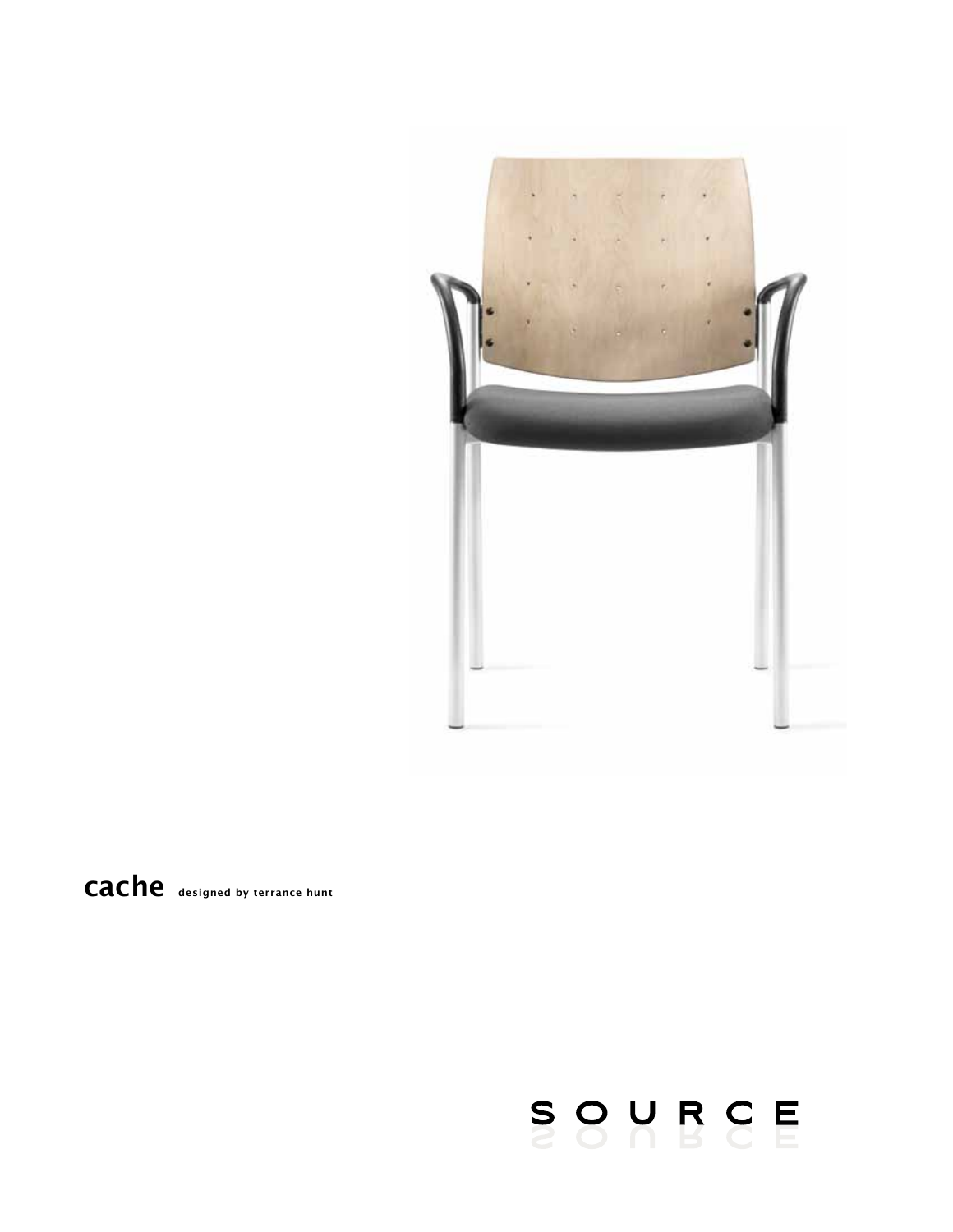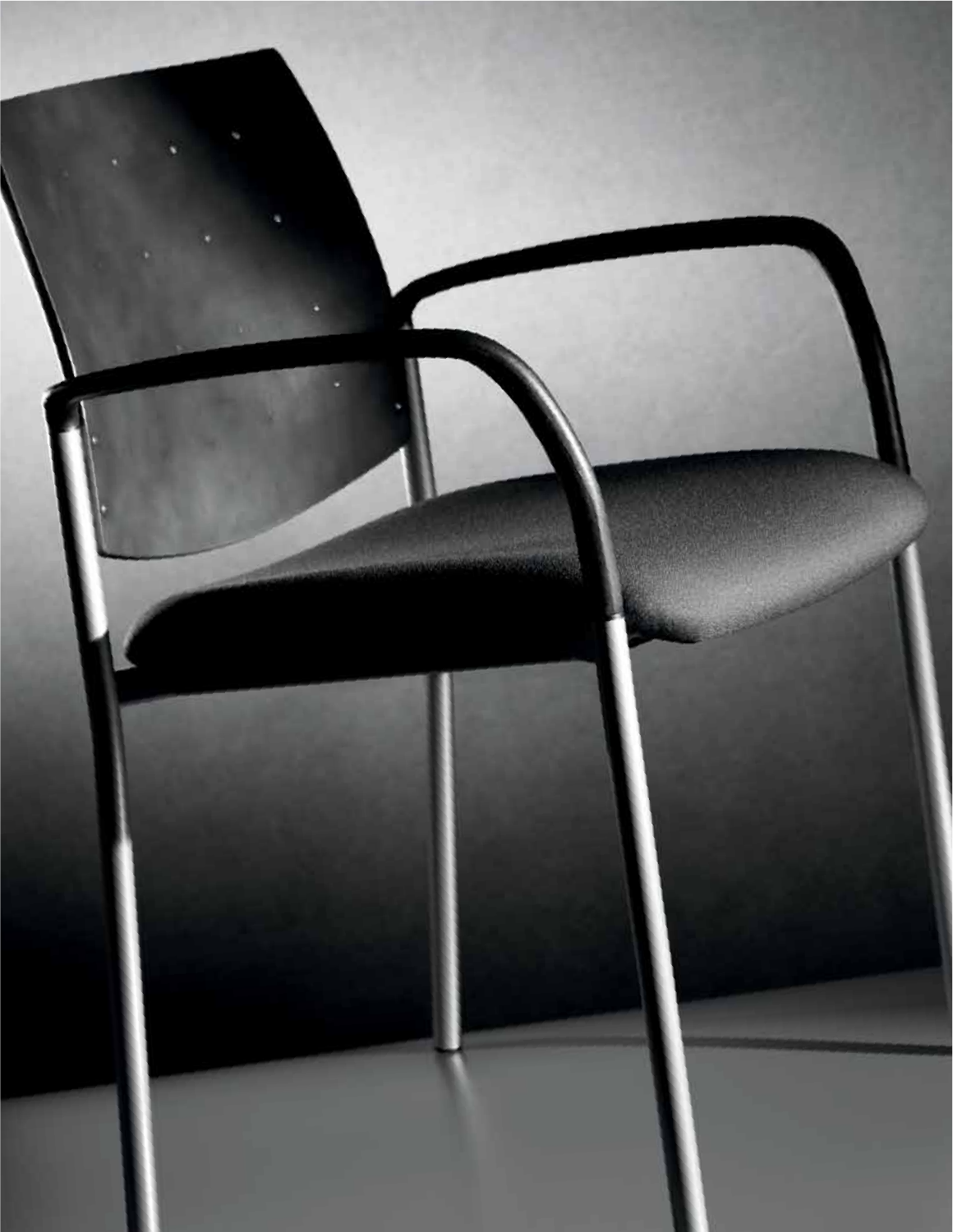



**cache in** wood seat and wood back w/line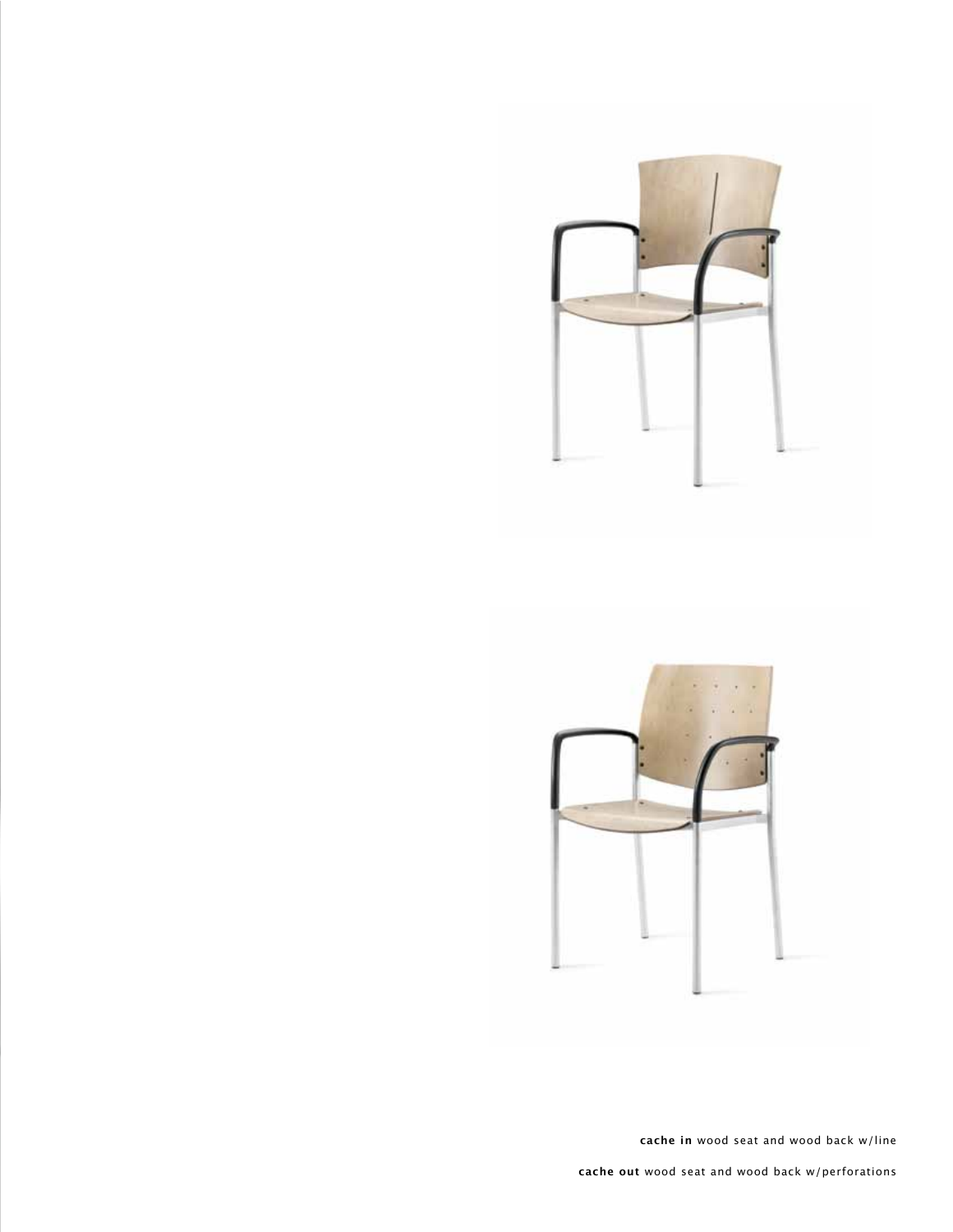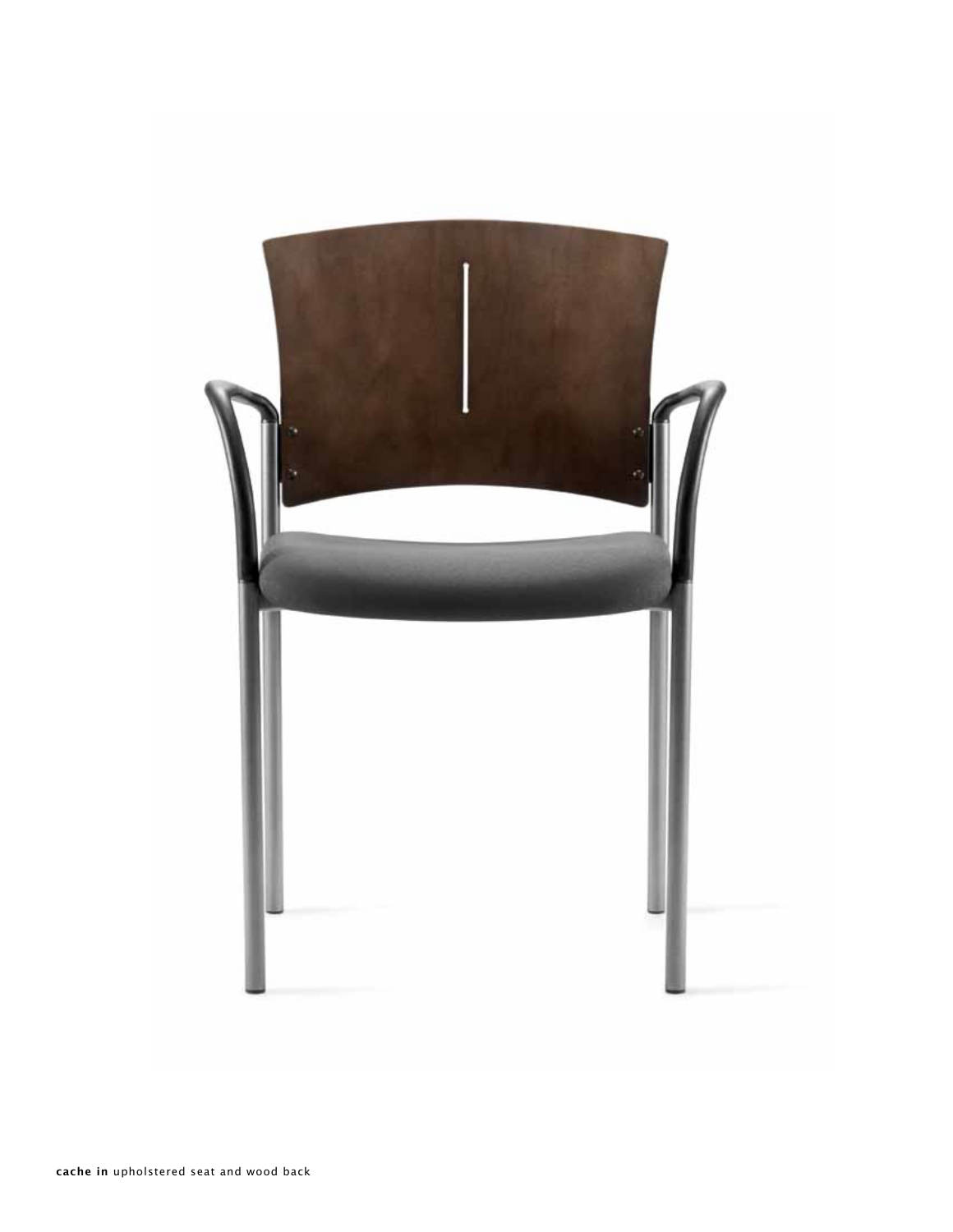





**cache in** upholstered seat and wood back / **cache out** upholstered seat and wood back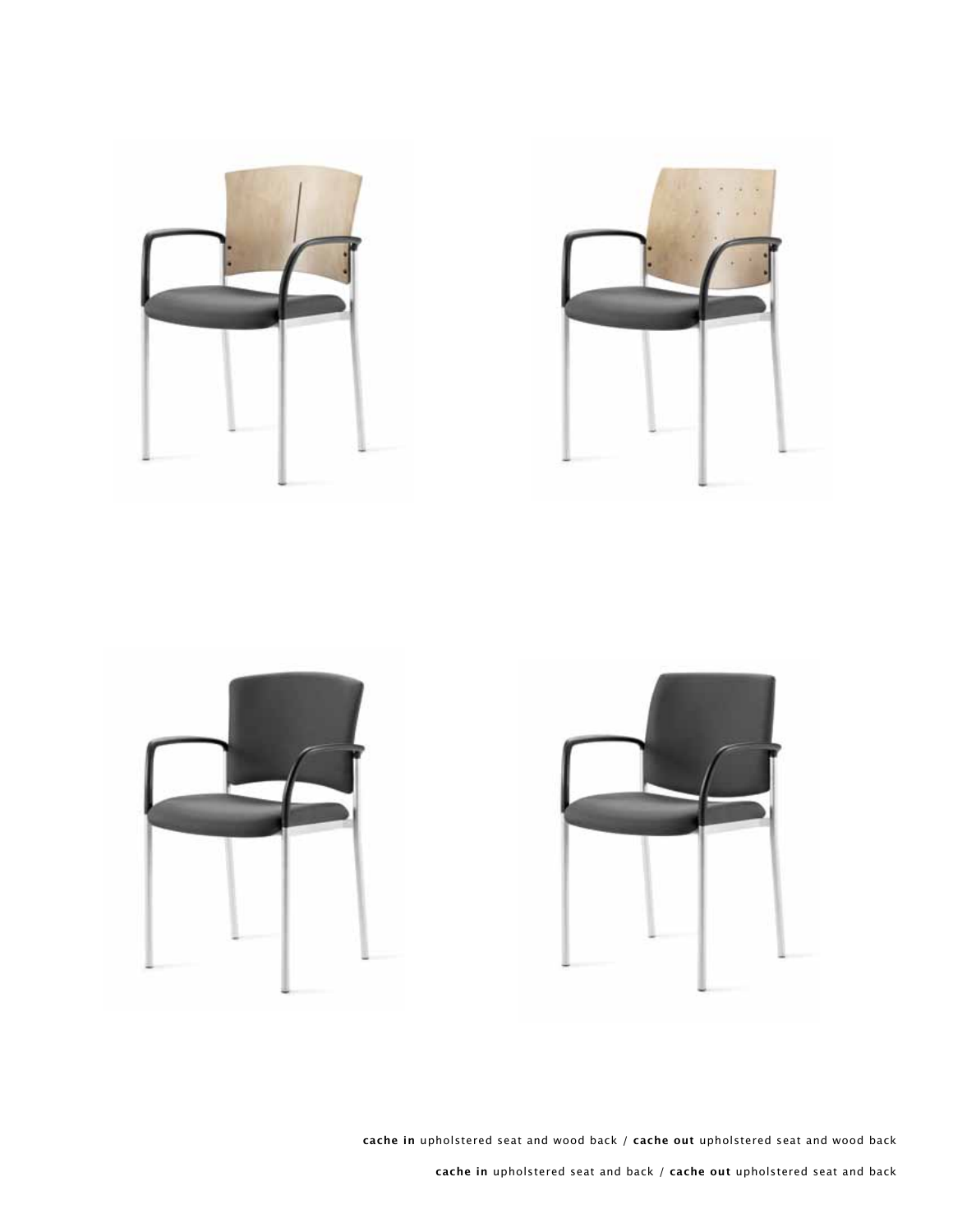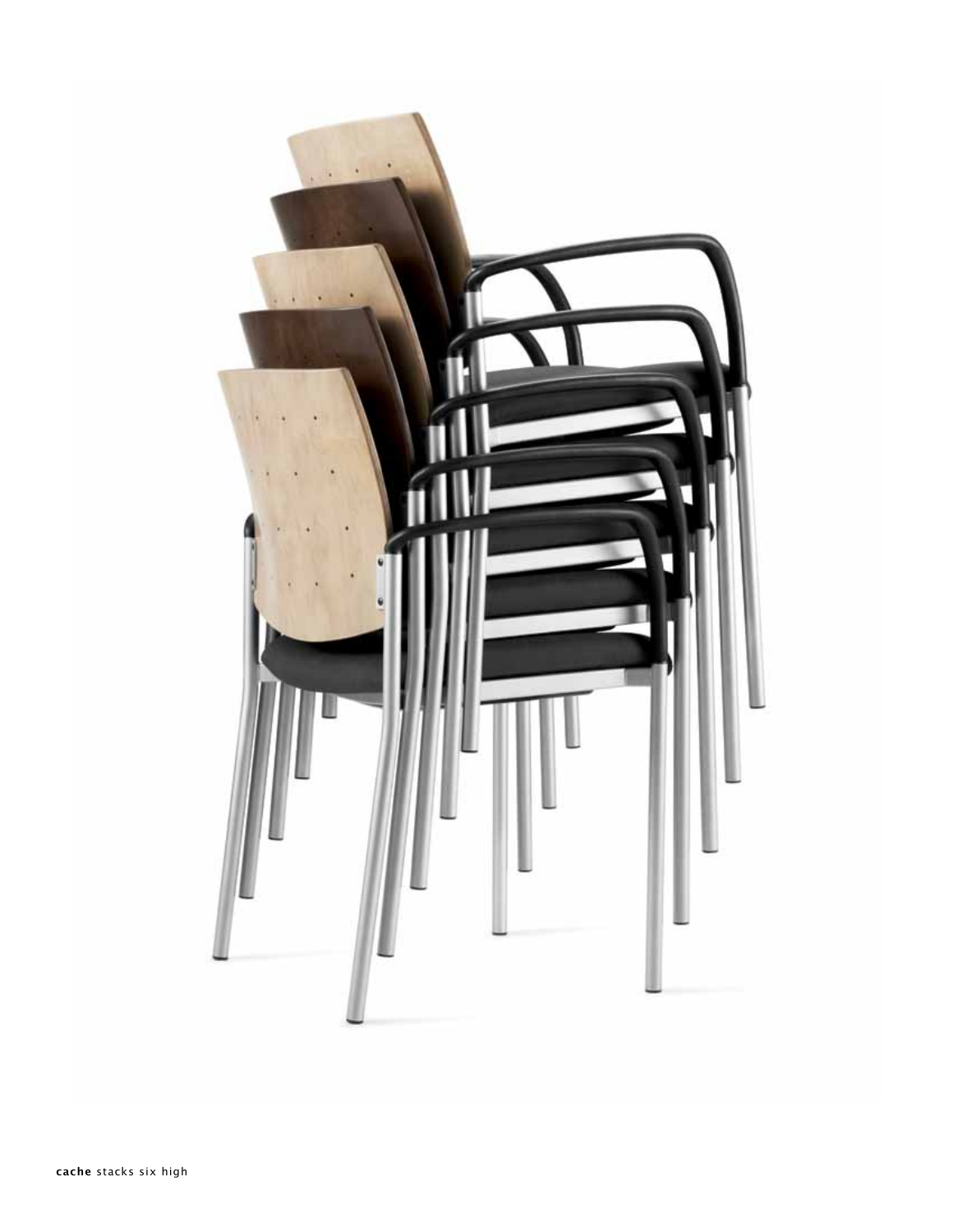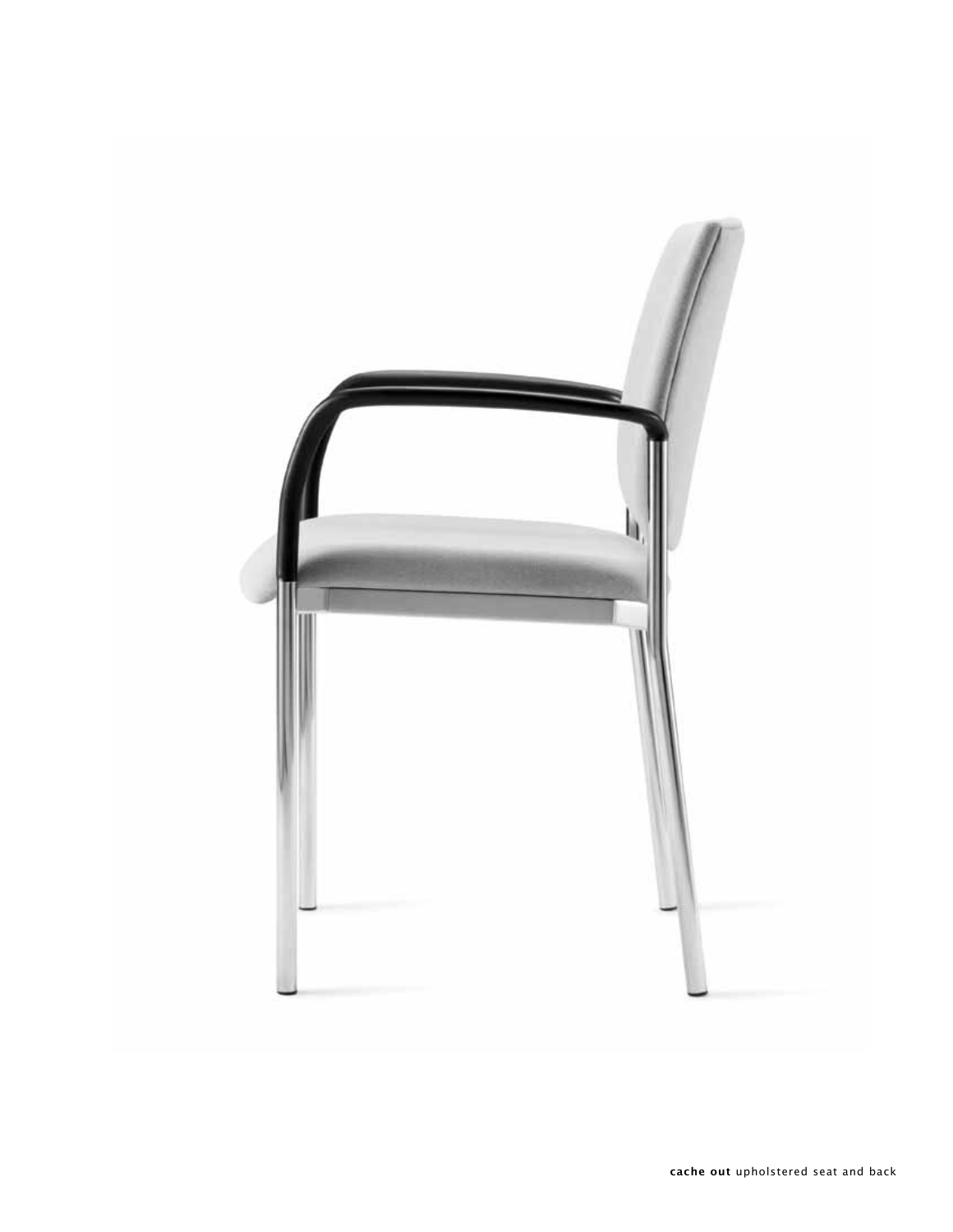



**cache** 19 inch seat width in wall saver frame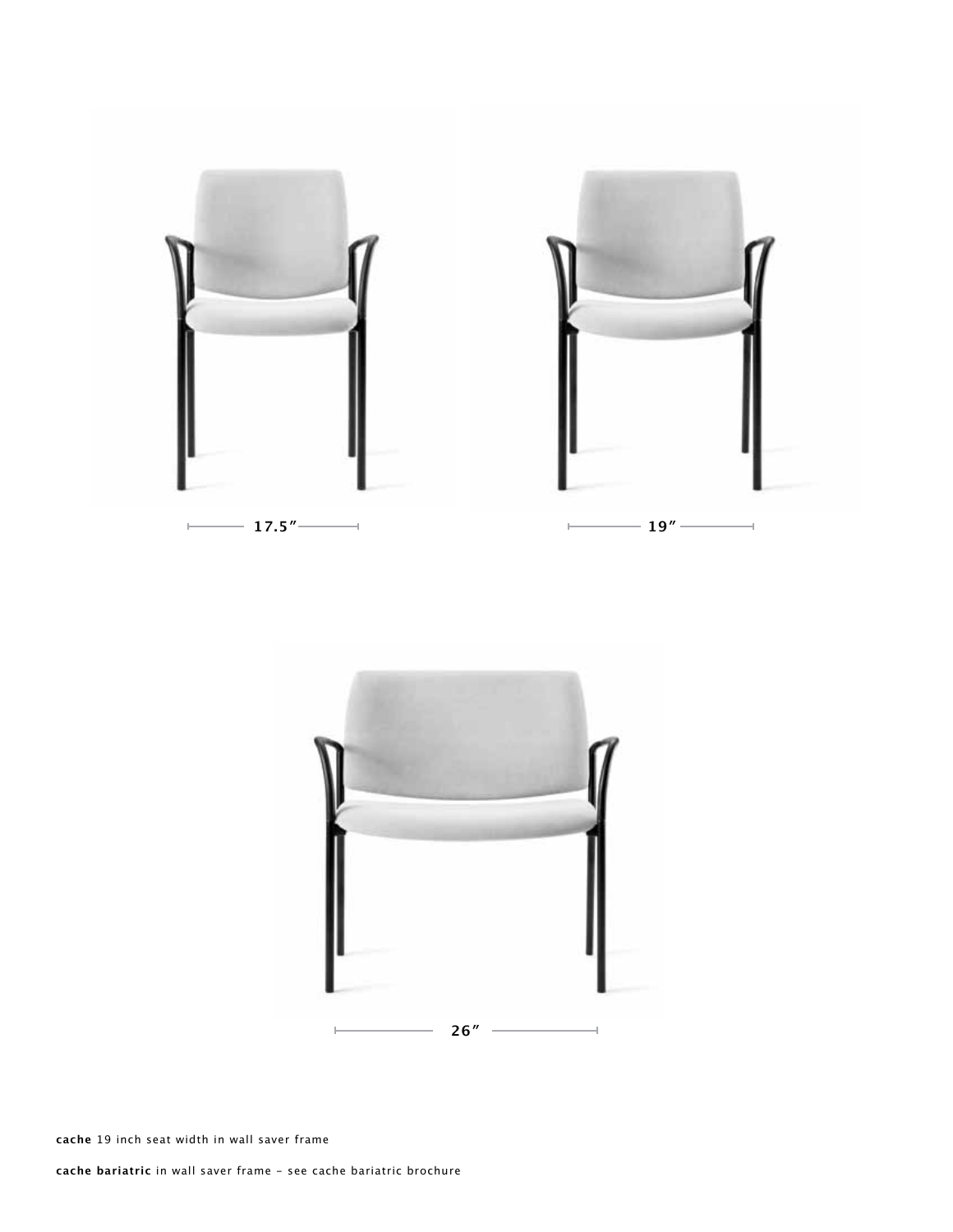

**cache** armless wall saver frame / **cache** with casters

**cache** sled base / **cache** stool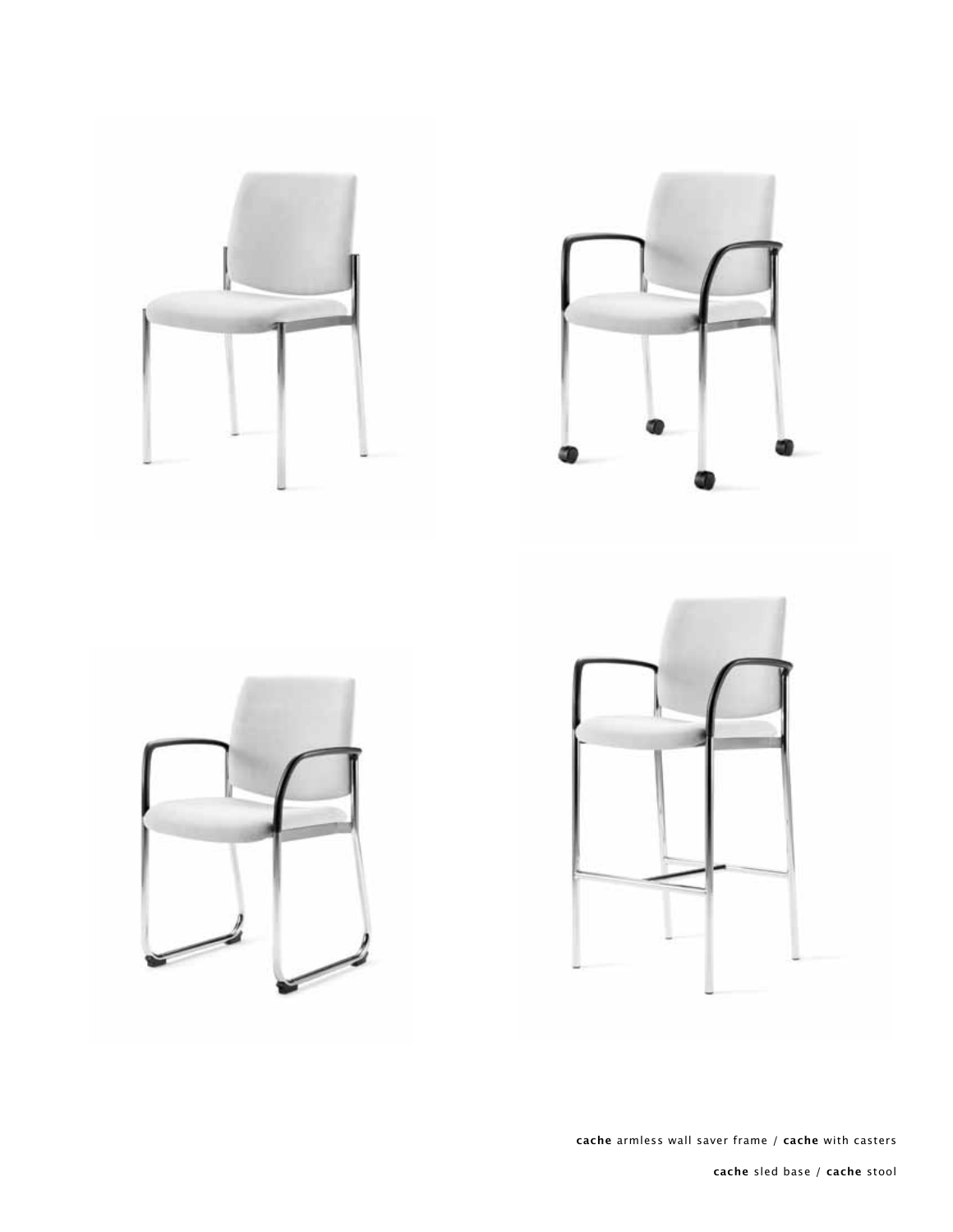





**cache** with book rack / ganging device

**cache** with tablet arm and book rack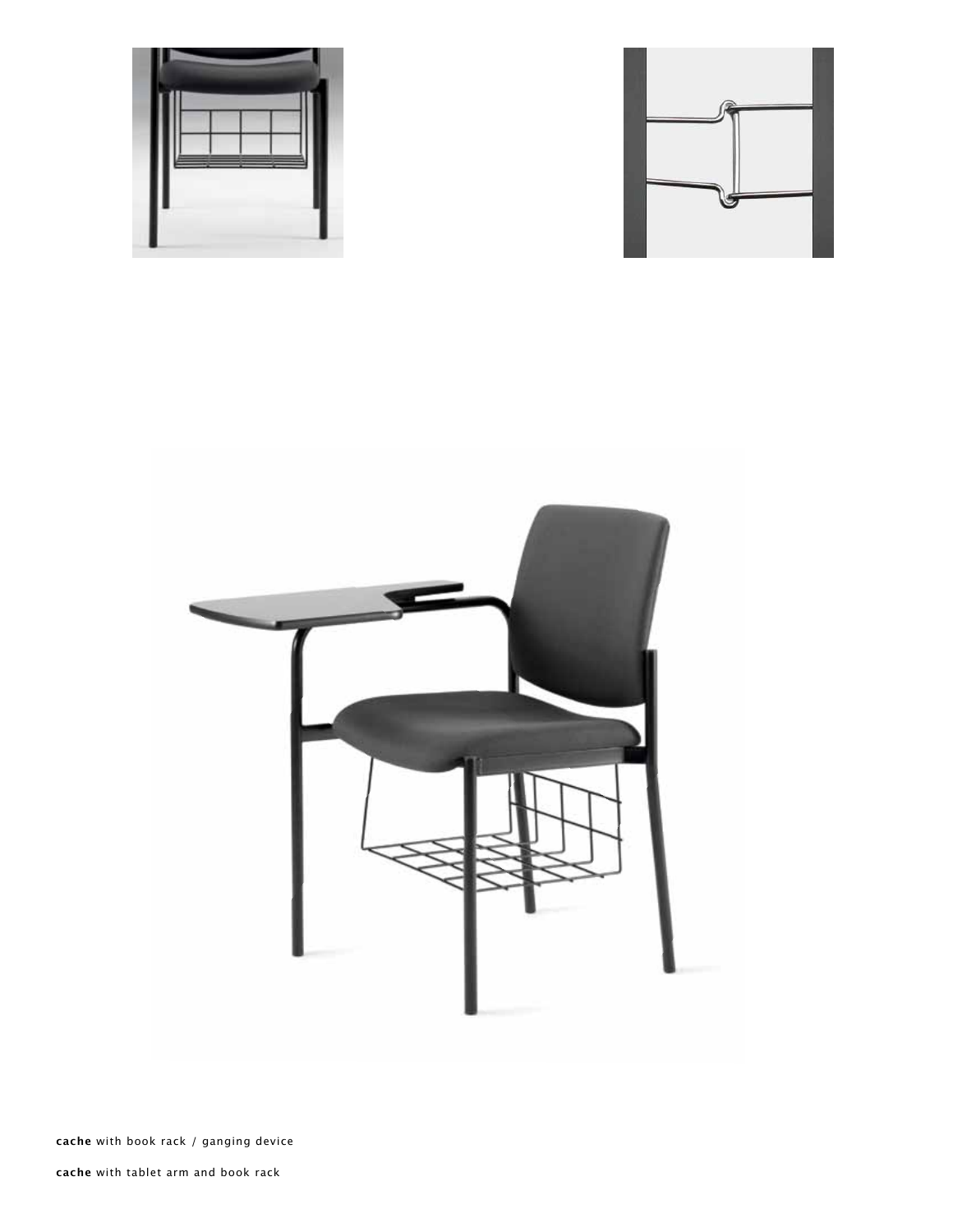



**cache** in-line tables and corner table hexagon

**cache** end table / **cache** coffee table